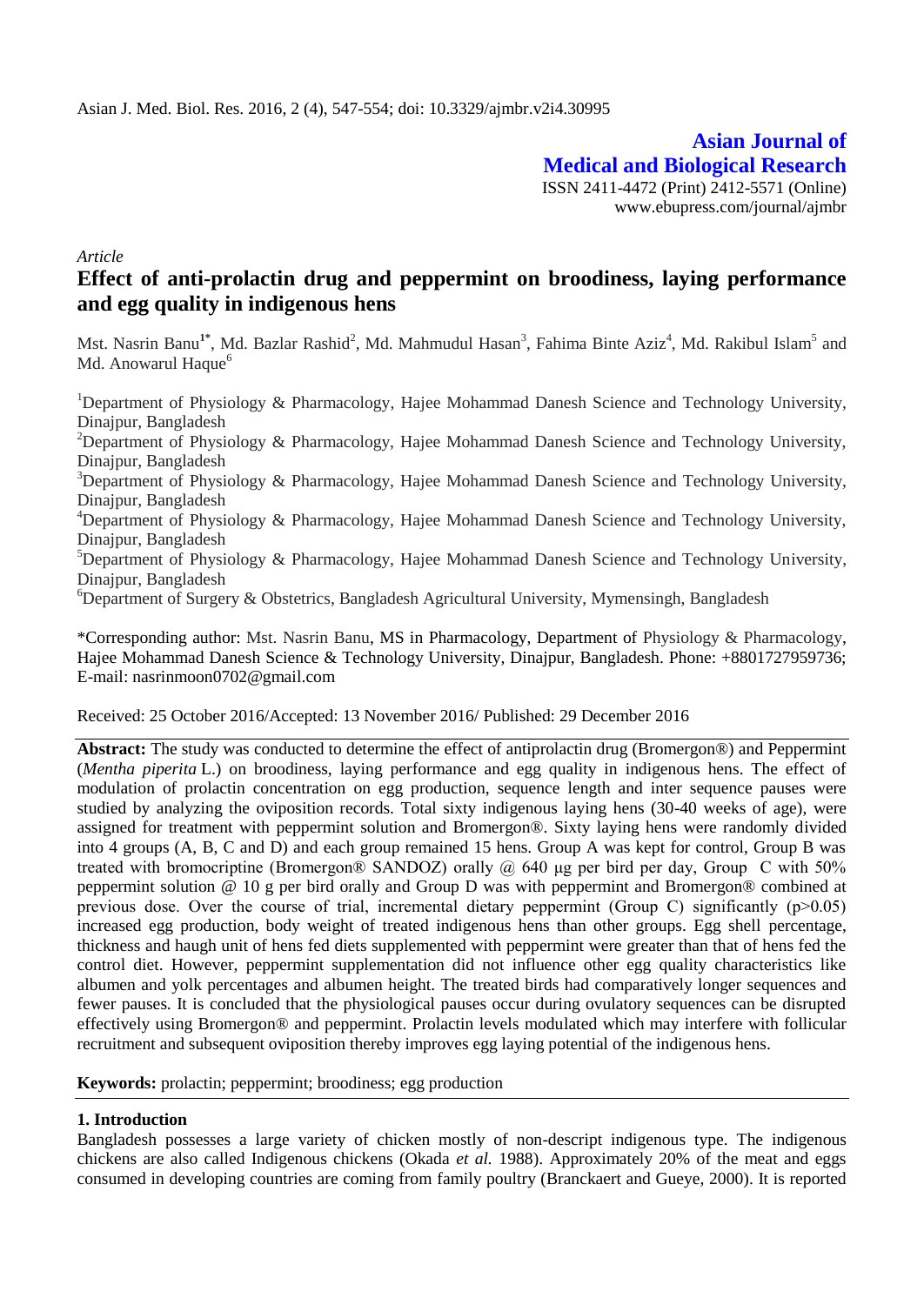that Indigenous chickens of Bangladesh are low producers and their mature body weights range from 1.0 to 1.2 kg (Barua and Howlider, 1990). Broodiness basically means a hen sits on her eggs for the purpose of hatching the embryos. Physiologically, it has been well established that prolactin (PRL) plays an important role in the onset of incubation of hens (Sharp *et al.,* 1988; March *et al.,* 1994; Ohkubo *et al.,* 1998). Increased plasma PRL concentration is associated with the occurrence of broodiness (Burke and Dennison, 1980; Bacon, 1983). During incubation, PRL mRNA reaches its highest level (Talbot *et al.,* 1991; Karatzas *et al.,* 1997) which infers that PRL is important in the maintenance of broodiness. Still it is not fully elucidated that a change in the concentration of prolactin is responsible for timing of oviposition in domestic hen (Wentworth *et al.,* 1983) or due to longer intervals of LH surges. Also prolactic plays a role in the development of broodiness in poultry with reference to turkey and bantam hens (Sharp *et al.,* 1988) nothing is reported in this breed. The plant family Lamiaceae has received the greatest interest in poultry feed, with peppermint, thyme and oregano as the most popular representatives (Burt, 2004). These medicinal plants active components which are often called phytobiotics or botanicals are secondary metabolites in medicinal plants with positives effects on animal health and productivity (Windisch *et al.,* 2008; Ghazaghi *et al.,* 2014). Peppermint (*Mentha piperita* L.) is widely used in herbal medicine and believed to be particularly beneficial in building the immune system and antimicrobial properties, as well as strong antioxidant properties and enhance appetite, mainly due to its active components (Dorman *et al.,* 2003: Yalçin *et al.,* 2012). There are few research reports available on its practical usage as feed additives in poultry nutrition especially on broilers and the results showed that peppermint leaves had a growth promoting efficacy at an early stage of broilers life (Toghyani *et al.,* 2010) but there is a scarcity reports on its usage in layer diet. Objective of this study is to observe the effect of Bromergon® and peppermint solution on broodiness, laying performance and egg production, to evaluate the growth performance of supplemented with peppermint solution and to find out any adverse effect related to that treatment in laying indigenous hen.

### **2. Materials and Methods**

The experiment was conducted in santibag village, pirganj, Thakurgaon and conducted with total 60 laying hens of local breed was randomly collected by the method described by Nesheim *et al.* (1979). They were divided into 4 groups. Each group kept 15 no. of hens. Group-A for control, Group-B treated by Bromergon<sup>®,</sup> Group-C treated by peppermint and Group-D treated by Bromergon®, peppermint combinedly. All indigenous birds were collected from nearby village in pirganj, Thakurgaon and were examined to reduce broodiness to increase egg production. Peppermint (*Mentha piperata*) was selected for its efficacy to increase egg weight, shell thickness and laying performance in indigenous hens. Antiprolactin drug Bromocriptine (Bromergon<sup>R</sup> 2.5) mg) was purchased from SANDOZ. At first 50gm of peppermint was weighted by the help of electric balance and then thoroughly washed in tap water, cut into small pieces with the help of knife and were grinded with the help of blender. The grinded parts were filtered through filter paper in a bottle and filtrate portion were measured and mixed with distilled water to prepare 100ml solution where 50% peppermint ingredients contain. Finally 5gm iodide salt was added and stored in a refrigerator at  $4^{\circ}$ C. Bromocriptine (2.5mg) was collected and grinded with pestle and morter. Then divided into 640 μg per day per bird. Then the prepared drugs were administered through orally in daily. After seven days of acclimatization all the 60 were randomly divided into four equal groups (A, B C and D) for assessing the efficacy of antiprolactin and peppermint to reduce broodiness and increase egg production in indigenous hens. Group A: were kept as control Group B were treated with bromocriptine (Bromergon @ 2.5mg) @640 µg per bird per day for twelve weeks, Group C were treated with peppermint solution @ 20ml (50% sol.) /bird for twelve weeks, Group D were treated with antiprolactin @ 640 μg per bird per day and peppermint solution @ 20ml (50% sol.) /bird for twelve weeks.

All the birds of treated and control groups were closely observed for twelve weeks during treatment. Mean initial and weekly body weight of birds for each group were determined and then body weight gain was calculated. By the end of experimental period, five birds from each group were weighed, numbered and then slaughtered. An open sided house was partitioned into four pens of equal size by using expanded wire net, wood, rod and bamboo materials. It was brushed, swiped properly and cleaned with tap water. After washing the pens were disinfected by using chlorine solution (500ppm). The room was left vacant for 14 days. Later, it was again disinfected with solution (1gm/liter) left to dry up properly. During this time all the feeders, waterers and other necessary equipment were properly cleaned, washed and disinfected with finis solution and dried before use. SCOUR-STOP (100gm) was used to prevent respiratory and digestive diseases of poultry with daily supplied feed. PPM also used with water. These were collected from pirganj upazila livestock office in Thakurgaon. No vaccination program was used during the period under observation. The traditional diets were broken rice, wheat and fresh ad libitum water. Diets were purchased from the local market in pirganj. Broody hens were determined by their persistent nesting and rapid return to the nest if removed. Birds active in egg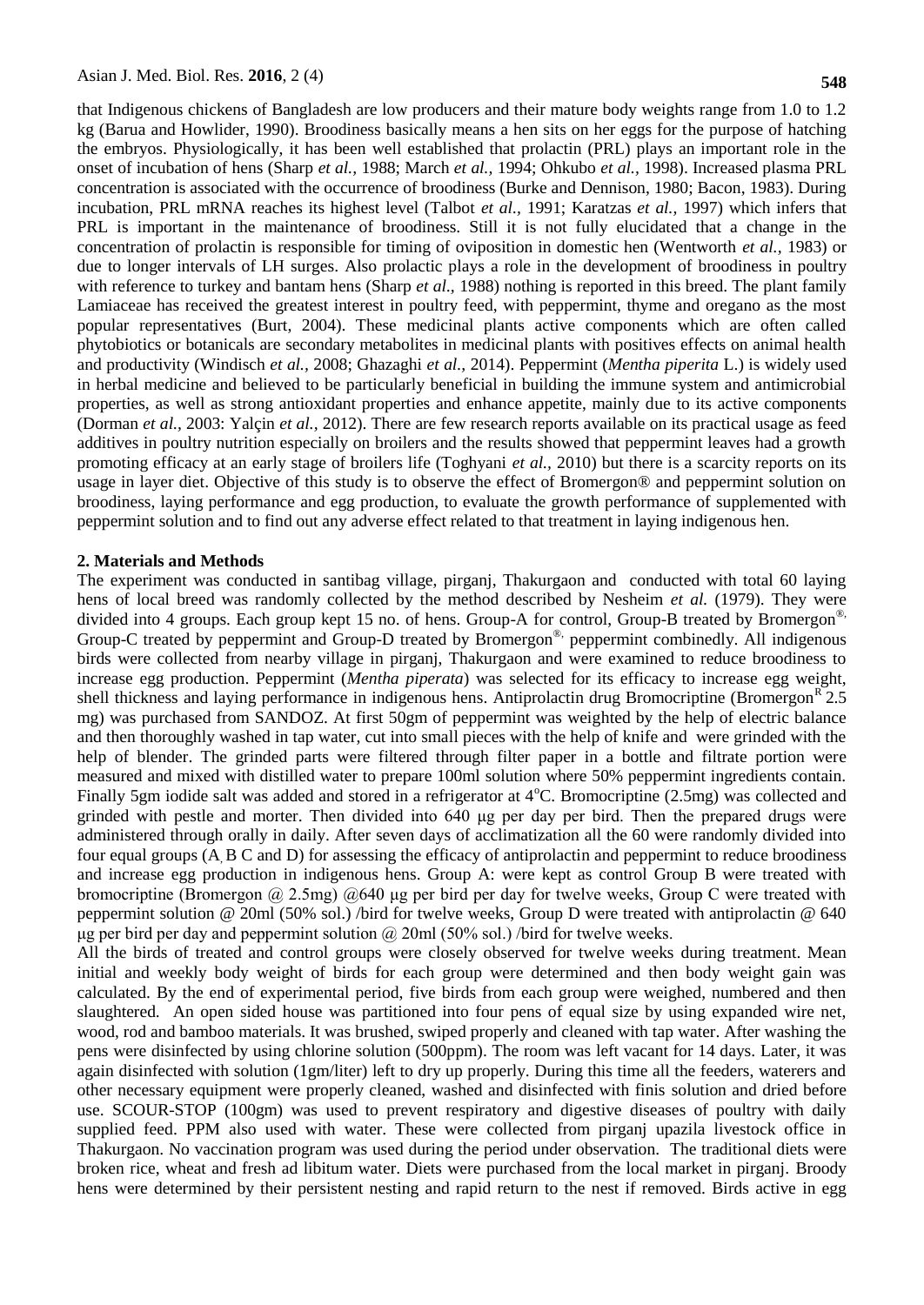production were determined by observation and by palpation of the shell gland. Egg production was recorded for each hen at the same time each day for a continuous in experimental (12 weeks) period. Egg sequence length and the number of egg sequences were determined from oviposition records following the procedure described by Blake and Ringer (1987). The number of eggs laid on successive days by a particular hen determined the length of each sequence and the number of pauses in each hen's oviposition determined the number of sequences. For each hen, the length of laying sequence was determined on the day the last egg of the current clutch was laid. If a hen did not experience a pause during that period no value was recorded or else the actual number of pauses observed during that period was recorded. Hen-day egg production, feed consumption, egg weight and hen mortality were recorded daily. All production variables were determined for each replicate. The parameters relative to egg quality were evaluated at 30-40 weeks of age. Twelve eggs were randomly collected per treatment (2 egg per replicate) to determine the parameters. The collected eggs were weighed and broken out individually on a glass plate surface and allowed to sit for 5 min. The height of yolk and albumen, and the diameter of yolk were measured using the slide callipers. Yolks were separated from albumen manually and both were weighed. The weight of shell, albumen and yolk were divided by whole egg weight and then multiplied by 100 to determine percentage weight. Eggshell thickness (without inner and outer shell membranes) was measured at the middle part of the eggshell using screw gauge. Haugh units (99 HU) were calculated from the records of albumen height (H) and egg weight (W) using the following formula:  $HU = 100$ log10 (H−1.7 W0.37 + 7.56) according to Haugh (1937). There was no mortality in experimental birds during the experimental period. However, at the end of the experiment (i.e. after12 weeks) postmortem examinations were carried out and there was significant change occur in ovary. In case of treated birds increase number follicle in ovary other than control group. After postmortem examination, morphological changes were examined. In case of broody hen, shrinkage of reproductive tract but in laying hen higher development of reproductive tract and huge number of prominent follicle found in ovary. All the data were analyzed with SPSS statistics 20.0 software. Probability P<0.05 was considered statistically significant.

## **3. Results**

This study was conducted to determine the effects of Antiprolactin (bromocriptine) and Peppermint (*Mentha piperita* L.) on broodiness, laying performance and egg quality in indigenous hen. This experiment was held in my own village santibag, pirganj, Thakurgaon. The experiment was carried out for 12 weeks from January to June, 2015. The results are described based on the following headings.

### **3.1. Effect of antiprolactin and peppermint on growth in indigenous hen**

The observations for live body weight (gm) means of (A), (B), (C) and (D) groups after 12 weeks of the experimental period were 809.0  $\pm$  5.89g, 829.0  $\pm$  7.96g, 1200.0  $\pm$  8.51g and 1180.0  $\pm$  1.70g respectively (Table 1). Among all of the experimental groups, group C supplemented with peppermint got the maximum weight (p<0.05) 1200.0  $\pm$  8.51g. These findings regarding on body weight has very close agreements with the study of A.S. Al-Ankari *et al.* (2004) who performed a research on use of habek mint in broiler chicken diet @15 g/kg and reported significant increase in the live body weight of broiler in the treated groups when compared to control group.

### **3.2. Egg production and pause days**

In indigenous hen, supplementation with peppermint leaves showed effect on broodiness, hen-day egg production and egg quality. There was no mortality and the general health status of laying hens was good during the experimental period. The inclusion levels of peppermint leaves and antiprolactin significantly increased the egg production and decreased pause day than control. Bromocriptine increase the number of eggs (48 eggs) in treated birds (group B) compared to the control birds. (Table 2) Mean pause days were significantly (P<0.05) higher in control birds (35  $\pm$  1.02 days) compared to treated birds 9.00  $\pm$  0.45 days (B), 8.00  $\pm$  0.49 days (C) & 8.00  $\pm$  0.52 days (D). Likewise, dietary peppermint leaves (10g/kg) increased hen-day egg production linearly (P<0.05) by 50(group C & D) than control (group A) 24 (Table 2).

## **3.3. Egg quality**

In case of egg quality (Table 3), dietary addition of peppermint leaves (10 g/kg) to laying hens for 12 weeks resulted increase in egg shell percentage group C (8.23) and group D (8.21) than control group A (7.56) and group B (7.55), and increased both linearly (P<0.003) egg shell thickness. Furthermore, with the dietary peppermint leaves (10g/kg), albumin height linearly increased by group C (5.50) and group D (5.54) than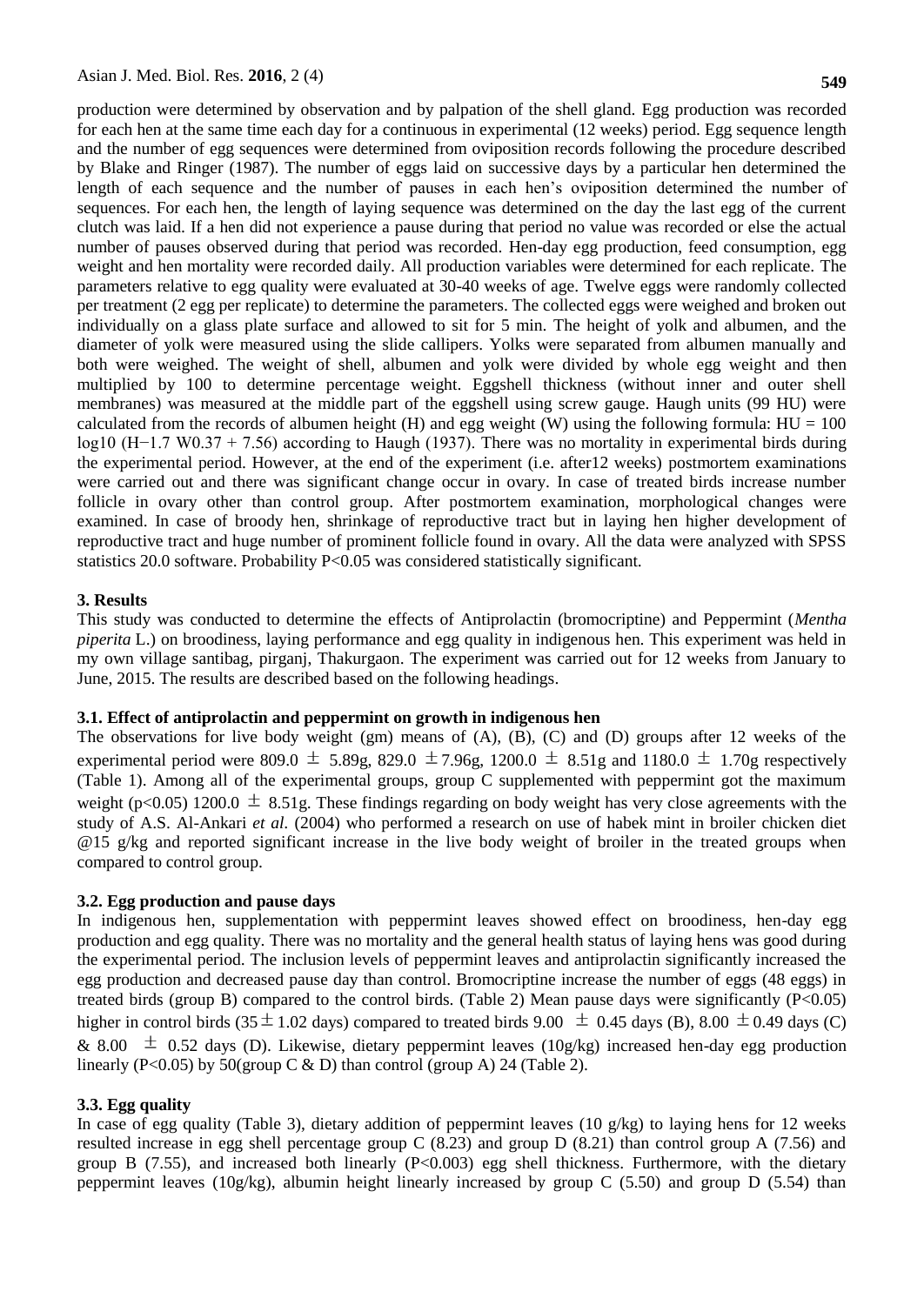control group A (4.91) (Table 3). Haugh unit increased in group C & D than control (A) significantly. However, dietary peppermint leaves had no effects on albumen and yolk percentages in the laying period of indigenous hens.

# **3.4. Economics of production**

Average rearing cost of indigenous hens kept under different treatment groups viz. (A), (B), (C) and (D) were 4512tk, 9015.75tk, 4705.75tk and 9097tk respectively (Table 4). Miscellaneous cost like medication summed up tk. 20 per group. The average live weight of indigenous hen in group (A), (B), (C) and (D) were 809.0  $\pm$ 5.89g, 829.0  $\pm$  7.96g, 1200.0  $\pm$  8.51g and 1180.0  $\pm$  1.70g respectively. The indigenous hen was sold in live weight basis at the rate of tk 250/kg. The net profit in the respective group was found tk 2101.75, tk 1273, tk 7274.25 and tk 2808 respectively.

|  | Table 1. Body weight measure during experimental period (monthly). |  |  |  |
|--|--------------------------------------------------------------------|--|--|--|
|--|--------------------------------------------------------------------|--|--|--|

| <b>Groups</b> | $0$ month $(gm)$             | $1st$ month (gm)                            | $2nd$ month (gm)              | $3rd$ month (gm)                        |
|---------------|------------------------------|---------------------------------------------|-------------------------------|-----------------------------------------|
|               | $800.0^a \pm 0.84$           | $804.0^{\circ} \pm 5.70^{\circ}$            | $806.0^{\circ}$ ± 6.85        | $809.0^{\circ}$ + 5.89                  |
|               | $825.0^{\text{a}} \pm 1.05$  | $827.0^{\mathrm{b}} \pm 10.80^{\mathrm{c}}$ | $828.0^{\mathrm{b}} \pm 2.09$ | $829.0^{\circ} \pm 7.96$                |
|               | $825.0^{\text{a}} \pm 1.00$  | $1020.0^{\text{ a}} \pm 10.14$              | $1120.0^{\text{a}} \pm 10.44$ | $1200.0^a \pm 8.51$                     |
|               | $820.0^{\text{a}} \pm 12.66$ | $1015.0^{\text{a}} \pm 1.84$                | $1110.0^{\text{ a}} \pm 2.81$ | $1180.0^{\text{ a}} \pm 1.70^{\text{}}$ |

Values followed by different superscripts in the same column are statistically significant  $(p>0.05)$ 

| Groups | Egg/clutch                   | Pause day                    | <b>Total egg production</b>      | Total pause day              |
|--------|------------------------------|------------------------------|----------------------------------|------------------------------|
|        | $12.00^{\text{ a}} \pm 0.63$ | $35.00^{\text{ a}} \pm 1.02$ | $24.00^{\circ} \pm 1.59^{\circ}$ | $56.00^{\text{ a}} \pm 1.09$ |
|        | $10.00^{\text{ a}} \pm 0.71$ | $9.00^{\mathrm{b}} \pm 0.45$ | $48.00^{\text{ a}} \pm 1.64$     | $36.00^{\rm b} \pm 1.05$     |
|        | $10.00^{\text{a}} \pm 0.89$  | $8.00^a \pm 0.49$            | $50.00^{\mathrm{b}} \pm 1.52$    | $32.00^{\circ} \pm 1.22$     |
|        | $10.00^{\text{ a}} \pm 0.71$ | $8.00^{b} \pm 0.52$          | $50.00^{\text{ a}} \pm 1.14$     | $32.00^{\circ}$ ± 1.64       |
|        |                              |                              |                                  |                              |

**Table 2. Total egg production and pause day per bird during experimental period.** 

Values followed by different superscripts in the same column are statistically significant ( $p$  $>$ 0.05)

# **Table 3. Effect of antiprolactin and peppermint on egg quality.**

| <b>Parameter</b>     | A                            | B                               |                              | D                                      |
|----------------------|------------------------------|---------------------------------|------------------------------|----------------------------------------|
| Egg weight $(g/hen)$ | $37.0^{\text{ a}} \pm 1.64$  | $37.0^{\text{ a}} \pm 1.03$     | $39.0^{\text{a}} \pm 2.21$   | $39.0^{\text{a}} \pm 1.64$             |
| Egg length (cm)      | $4.61^a \pm 0.24$            | $4.60^{\text{ a}} \pm 0.20$     | $4.80^{\text{a}} \pm 0.10$   | $4.80^{\text{a}} \pm 0.11$             |
| Egg width $(cm)$     | $3.70^{\text{a}} \pm 0.17$   | $3.70^{\text{ a}} \pm 0.14$     | $3.80^{\text{a}} \pm 0.12$   | $3.80^{\text{a}} \pm 0.22$             |
| Albumen $(\%)$       | $46.01^{\text{ a}} \pm 1.22$ | $45.52^{\text{a}} \pm 1.38$     | $46.20^{\text{a}} \pm 1.64$  | $46.00^{\text{ a}} \pm 2.30^{\text{}}$ |
| Yolk $(\%)$          | $34.43^{\text{a}} \pm 0.55$  | $34.45$ <sup>a</sup> $\pm$ 1.41 | $34.61^{\text{a}} \pm 0.95$  | $34.67^{\text{ a}} \pm 1.09$           |
| Shell $(\%)$         | $7.56^{\text{a}} \pm 0.32$   | $7.55^{\mathrm{b}} \pm 0.27$    | $8.23^{\text{a}} + 0.25$     | $8.21^{\text{a}} \pm 0.29$             |
| Shell thickness (mm) | $0.29^{\text{a}} \pm 0.03$   | $0.29^{\mathrm{b}} \pm 0.03$    | $0.33^{\text{a}} \pm 0.01$   | $0.33^{\text{a}} \pm 0.00$             |
| Albumen height (mm)  | $4.91^{\text{a}} \pm 0.08$   | $4.90^{b} \pm 0.11$             | $5.50^{\text{a}} \pm 0.18$   | $5.54^{\text{a}} \pm 0.19$             |
| Haugh unit score     | $77.81^{\text{a}} \pm 1.84$  | $77.74^{\text{ a}} \pm 2.88$    | $81.09^{\text{ a}} \pm 1.00$ | $81.35^{\text{ a}} \pm 1.70$           |

Values followed by different superscripts in the same raw are statistically significant  $(p>0.05$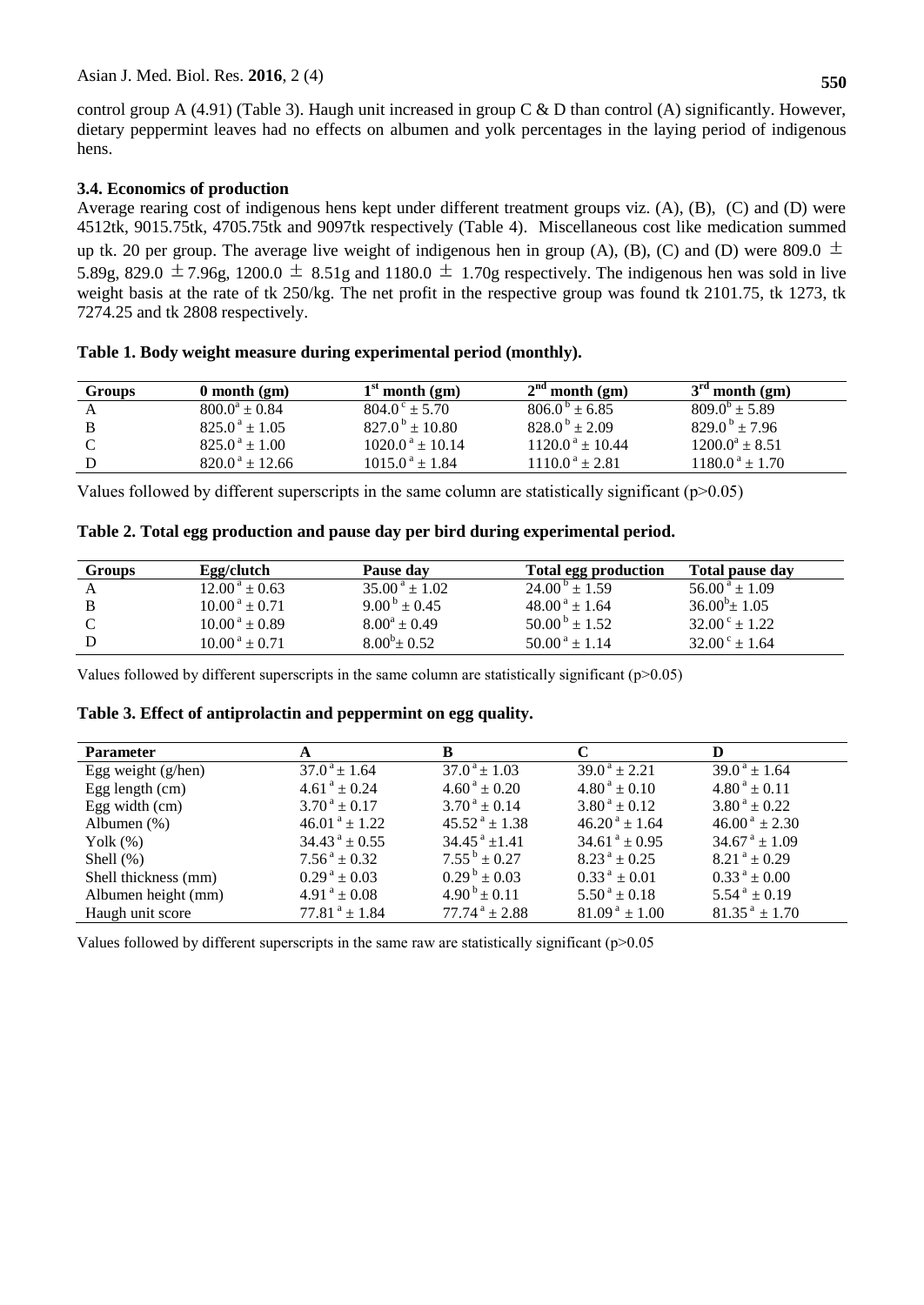## **Table 4. Calculation of cost benefit.**

| <b>Sources</b> |                   | A                            | B                            | C                           | D                      |
|----------------|-------------------|------------------------------|------------------------------|-----------------------------|------------------------|
| Expenditure    | Purchase cost of  | 200tk/hen<br>$\times 15$     | $206.25$ tk/hen              | 206.25tk/hen $\times 15 =$  | 205tk/hen              |
|                | hens              | $= 3000$                     | $\times 15 = 3093.75$        | 3093.75                     | $\times 15 = 3075$     |
|                | Feed cost         | $1.2$ tk/day                 | $1.2$ tk/day                 | $1.2$ tk/day                | $1.2$ tk/day           |
|                |                   | $1.2\times84\times15$<br>$=$ | $1.2\times84\times15$<br>$=$ | $= 1.2 \times 84 \times 15$ | $=1.2\times84\times15$ |
|                |                   | $=1512$                      | $=1512$                      | $= 1512$                    | $=1512$                |
|                | Pudina            |                              |                              | $100$ tk                    | $100$ tk               |
|                | Bromergon         |                              | $3.5$ tk/day                 |                             | $3.5$ tk/day           |
|                |                   |                              | $=3.5\times84\times15$       |                             | $=3.5\times84\times15$ |
|                |                   |                              | $=4410$                      |                             | $=4410$                |
|                | Mortality         |                              |                              |                             |                        |
|                | Total cost/hen    | 300.8                        | 601.05                       | 313.72                      | 606.47                 |
| Income         | egg               | $24\times10\times15$         | $48\times10\times15$         | $50\times10\times15$        | $50\times10\times15$   |
|                |                   | $=5250$                      | $=7200$                      | $= 7500$                    | $= 7500$               |
|                | Spent hen         | 3033.75                      | 3108.75                      | 4500                        | 4425                   |
| Profit         | Income            | 6633.75-4512                 | 10308.75-9015.75             | 12000-4705.75               | 11925-9097             |
|                | Expenditure       | $=2121.75$                   | $=1293$                      | $=7294.25$                  | $=2828$                |
| Net profit     | Profit-           | 771.75-20                    | 1293-20                      | 7294.25-20                  | 2828-20                |
|                | medication $(20)$ | $= 2101.75$                  | $=1273$                      | $=7274.25$                  | $= 2808$               |
| Profit/hen     |                   | 140.12                       | 84.87                        | 484.95                      | 187.2                  |

Supplementation with peppermint was found to be more profitable than the control (A), treatment group (B) and (D) of indigenous hen rearing (Table 6).peppermint (group C) singly used more profitable other than three groups (Table 6). Antiprolactin has no effect on growth but peppermint has significant effect on growth in indigenous hen than control. Antiprolactin and peppermint also combined has significant effect on growth. Antiprolactin and peppermint both has significant effect on broodiness, laying performance and egg quality of indigenous hen than control.

## **4. Discussion**

Poultry production in Bangladesh is dominated by scavenging indigenous chicken. They are dual purpose birds providing both meat and eggs to the farmers. The scavenging birds are raised with little or no inputs and their productivity is very low and irregular (Huque and Stem, 1993). According to previous observations, indigenous hens in the rural scavenging system start to lay at 190-200 days with 3.5 clutches of 12.5 eggs each and an average egg weight of 39 g. After each clutch the hens brood for a period of three weeks and they hatch chicks with an average weight of 27 g. Amin and Bhuiyan (1995) noted in Bangladesh under scavenging system mature live weight, egg production/hen/year and egg weight of indigenous chicken were 1141.48 g, 35-45 and 35-39g respectively.

#### **4.1. Egg sequence**

Indigenous birds treated with bromocriptine and peppermint increased the number of laying days in treated birds compared to the control birds with relatively fewer egg sequences. Convincing evidence has been presented implicating increased prolactin secretion as the cause of reduced circulating gonadotrophins, ovarian regression and the shift from egg laying to the incubation phase of reproductive cycle in the hen (Crisostome *et al.,* 1998). In my study I have observed reduced laying pauses and longer sequences in birds treated with bromocriptine and peppermint orally. The increase in egg production is also due to the rate at which follicles enter their final phase of rapid growth, which is also under the influence of prolactin. At high concentration, prolactin interferes with follicular steroid genesis in avian species (Dajee *et al.,* 1998) and only minimal amounts are required for normal growth.

### **4.2. Laying pauses**

Prolactin at high levels suppresses the FSH induced estradiol production through the aromatase enzyme system (Wang *et al.,* 1980) resulting in reduced steroidogenic potential within the follicles. This reduced steroidogenic potential is not able to produce progesterone sufficient to elicit a positive feedback of LH required for ovulation (Dorrington and Gore-Langton, 1981). In support of my statement that modulation of prolactin using bromocriptine overcomes the inhibitory effect of prolactin on follicular development and subsequent oviposition, I have observed at necropsy that ovaries of bromocriptine and peppermint treated birds had greater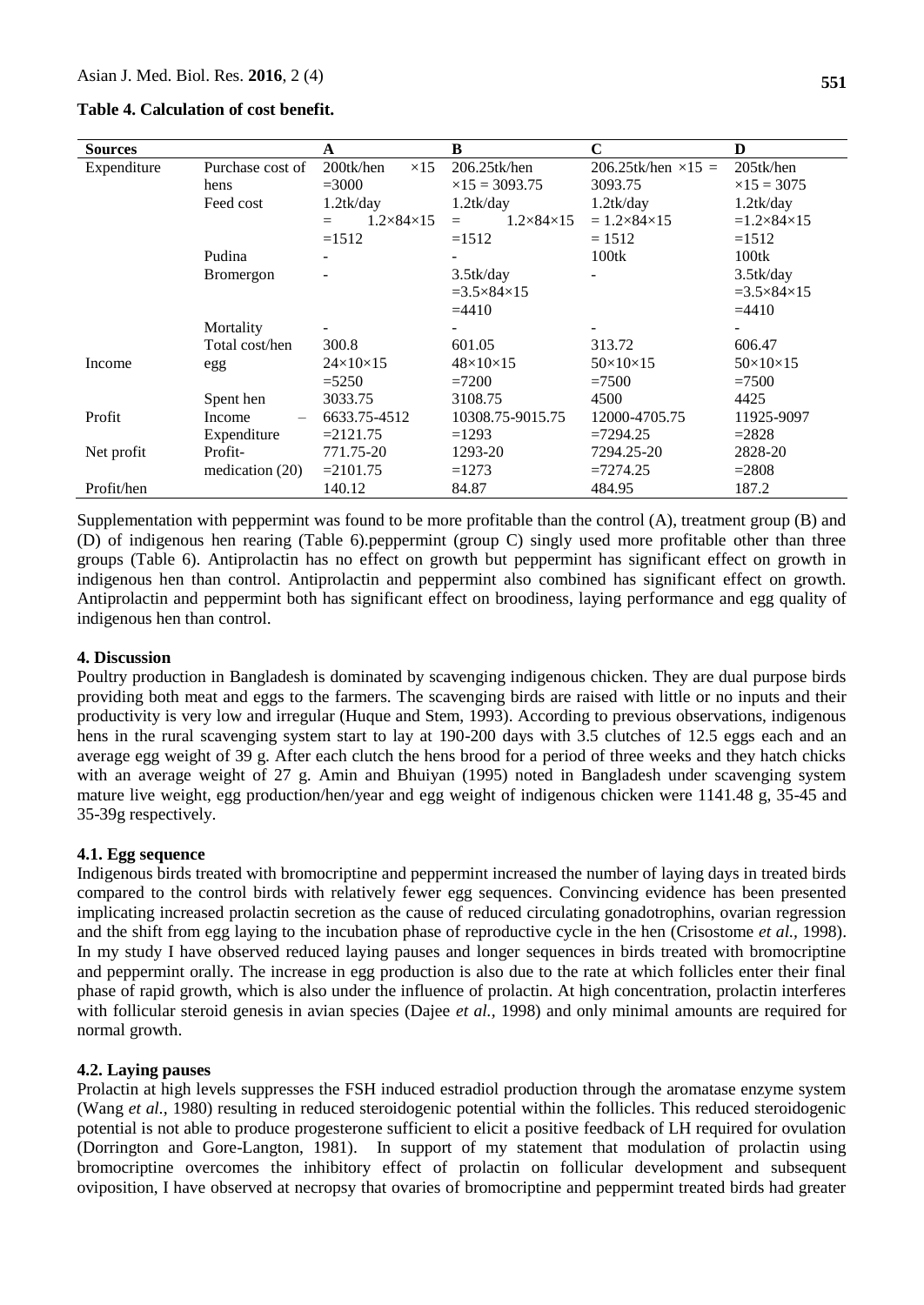number of yellow yolk follicles compared to the control group. This may explain the cause for longer sequences and reduced laying pauses in the treated birds. However, the occurrence of more than 8 days (more than 11 days by Reddy *et al.,* 2005; more than 8 days by Reddy *et al.,* 2006) of laying pauses in birds of both groups may be due to the genetic constitution of individual birds. In the present study the treatment with bromocriptine through oral feeding, during laying was able to control egg production in indigenous hens. According to previous observations, indigenous hens were not treated with peppermint resulting scarcity of available reports on effect of peppermint on laying hens, comparison was done with other studies that used herbs of the similar family Lamiaceae. The beneficial effects of dietary inclusion of herbs on gut health, digestion of nutrients and intestinal integrity have been reported earlier (Cross *et al.,* 2007; Brenes and Roura, 2010). These beneficial effects might be directly associated with improvements in laying performance. In the present study, the general health status of laying hens was good during the experimental period (30-40 weeks of age) which could be related to the house environmental system. Generally, the birds given diets containing peppermint leaves had the greatest overall egg production compared with the birds given control diet proving that peppermint leaves had beneficial action in the oviposition process, imperative on the conversion of digested feed into eggs. Moreover, the increase in productive performance of hens due to this medicinal plant could be attributed to its content of essential oils. These active components (cineole, citral, geraniol, linalool and menthol) have shown to possess antimicrobial, antifungal and antioxidant activities as well as improved digestion and absorption of dietary nutrients (Pattnaik *et al.,* 1997; Bupesh *et al.,* 2007; Radwan *et al.,* 2008) that might have improved the performance and production efficiency of hens in this study. Increased feed intake was earlier reported (Al-Ankari *et al.,* 2004) in broilers fed habek mint (*Mentha longifolia*) at 200 g/kg, hence palatability was not a concern as levels in my study was quite low. In the present study, addition of peppermint improved egg weight, egg production of indigenous laying hens. In this study, egg production significantly increased with dietary peppermint leaves. In agreement with (Abdel-Wareth *et al.* 2013) where addition of thyme or oregano leaves at 10, 20, 30 g/kg in hen diets had significantly increased (P<0.01) egg weight, egg mass and hen-day-egg production during the periods of 68 to 72 weeks of age, are consistent with our results. This study showed no significant differences in yolk and albumen percentages among treatments. However, there were significant effects on eggshell percentage, eggshell thickness of laying hens at 30-40 weeks of age. Increased shell weight and shell thickness by addition of peppermint leaves may be attributed to its main active components that possess antibacterial and antioxidant activities (Dorman *et al.,* 2003: Yalçin *et al.,* 2012). It could be postulated that peppermint leaves may provide a healthy environment in uterus (e.g. site of calcium deposition) and consequently increase shell weight and shell thickness more than the control treatment. These improvements in egg shell and Haugh unit are important for the egg food industry, because peppermint leaves may enhance the safety and stability of eggs. The haugh unit score is known as an indicator of egg freshness and is related to shelf life (Williams, 1992). My findings is in agreement with earlier study that showed supplementation of thyme improved shell weight and shell thickness compared to hens fed control diet (Ali *et al.,* 2007). To my knowledge, no publication exists on peppermint and combinedly with antiprolactin for its effects on laying periods in indigenous hens. For clear conclusion, further systematic studies might be considered to elucidate the effect of peppermint and antiprolactin at different stages of production in indigenous laying hens.

#### **5. Conclusions**

Controlling the prolactin secretion by antiprolactin means resulted to reduce broodiness and increase in egg production over control birds. Peppermint (Group C) alone reduce broodiness, increase egg production, egg weight, shell thickness, egg shell percentage, haugh unit and body weight in indigenous hens and more economical than other groups. The study has few limitations, lack of facilities to test the effect of vitamin, mineral and hormone. More detailed studies are needed in future to test the influence of vitamin, mineral and hormone to determine the optimal dietary inclusion level, and its economic impact. Further such an approach is more promising, practicable and economical without any traces of chemical in meat, egg and blood to improve egg production in backyard poultry farming. It will be help in the improving protein feed in our daily routine meals; cost will be decrease and fulfill our demand. As well as a positive contribution in our national GDP of Bangladesh. It can be recommended that hemato-biochemical and hormonal test can be performed to evaluate the real effect of them.

#### **Acknowledgments**

This work was supported by the department of Physiology & Pharmacology, Hajee Mohammad Danesh Science & Technology University, Dinajpur, Bangladesh.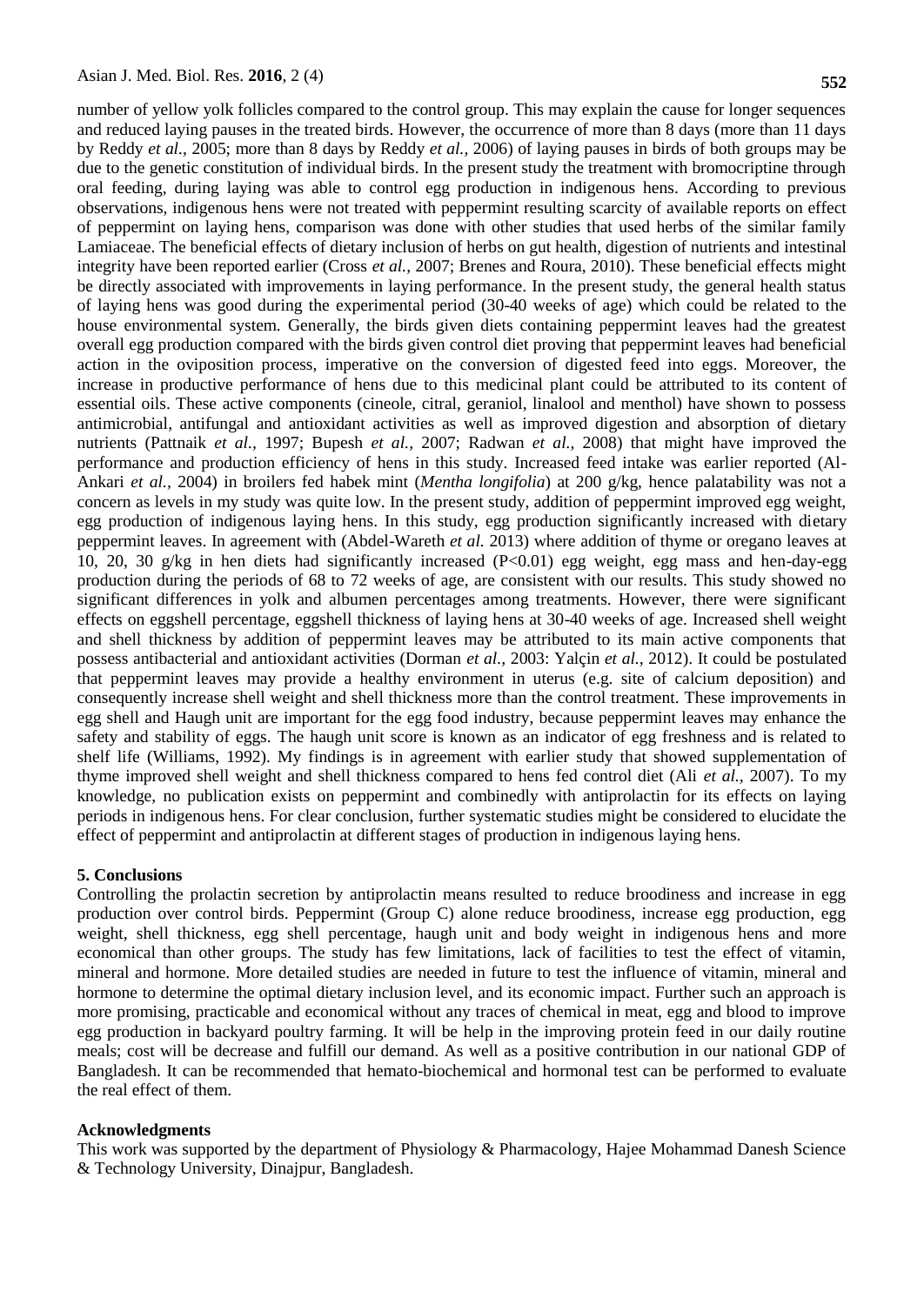### **Conflict of interest**

None to declare.

#### **References**

- Okada I, Y Meada, T Hashiguchi, MA Hasnath, MA Faruque and MA Majid, 1988. Gene constitution of indigenous chicken in Bangladesh. Japanese J. Poultry Sci., 25: 15-26.
- Branckaert RDS and EF Gueye, 2000. FAO's programme for support to family poultry production. International Proceedings of a workshop on poultry as a Tool in poverty Eradication and Promotion of Gender Equality, Tune, Denmark. , 244-256.
- Barua and MAR Howlider, 1990. Prospects of native chicken in Bangladesh. Poultry Advisor., 23: 57-61.
- Sharp PJ, MC Macnamee, RJ Sterling, RW Lea and HC Pederson, 1988. Relationships between prolactin, LH and broody behavior in bantam hens. J. Endocrinol., 118:279–286.
- March JB, PJ Sharp, PW Wilson, and HM Sang, 1994. Effect of active immunization against recombinantderived chicken prolactin fusion protein on the onset of broodiness and photoinduced egg laying in bantam hens. J. Reprod. Fertile., 101:227–233.
- Ohkubo T, M Tanaka, K Nakashima, RT Talbot and PJ Sharp, 1998. Prolactin receptor gene expression in the brain and peripheral tissues in broody and nonbroody breeds of domestic hen. Gen. Comp. Endocrinol., 109:60–68.
- El Halawani ME, WH Burke and PT Dennison, 1980. Effect of nest deprivation on serum prolactin level in nesting female turkeys. Biol. Reprod., 23:118–123.
- Bacon WL, WH Burke, KE Nestor and KI Brown, 1983. Influence of genetic increases in egg production on traits associated with broodiness in turkeys. Poult Sci., 62:2460– 2473.
- Romanov MN, RT Talbot, PW Wilson and PJ Sharp, 2002. Genetic control of incubation behavior in the domestic hen. Poult. Sci., 81:928–931.
- Karatzas CN, D Guemene, D Zadworny and U Kuhnlein, 1997. Changes in expression of the prolactin and growth hormone gene during different reproductive stages in the pituitary gland of turkeys. Reprod. Nutr. Dev., 37: 69–79.
- Wentworth BC, JA Proudman, H Opel, MJ Wineland, NG Zimmermann and A Lapp, 1983. Endocrine changes in the incubating and brooding turkey hen. Biol. Reprod., 29: 87-92.
- Burt S, 2004. Essential oils: their antibacterial properties and potential applications in foods. Int. J. Food Microbiol., 94: 223-253.
- Windisch W, K Schedle, C Plitzner and A Kroismayr, 2008. Use of phytogenic products as feed additives for swine and poultry. J. Anim. Sci., 86: 140-148.
- Ghazaghi M, M Mehri and F Bagherzadeh-Kasmani, 2014. Effects of dietary *Mentha spicata* on performance, blood metabolites, meat quality and microbial ecosystem of small intestine in growing Japanese quail. Anim. Feed Sci. Tech. [http://dx.doi.org/10.1016/j.anifeedsci.2014.04.014.](http://dx.doi.org/10.1016/j.anifeedsci.2014.04.014)
- Dorman HJD, M Kosar, K Kahlos, Y Holm and R Hiltunen, 2003. Antioxidant properties and composition of aqueous extracts from Mentha species, hybrids, varieties, and cultivars. J. Agric. Food Chem., 51:4563– 4569.
- Yalçin S, S Yalçin, K Uzunoğlu, HM Duyum and O Eltan, 2012. Effects of dietary yeast autolysate (*Saccharomyces cerevisiae*) and black cumin seed (*Nigella sativa* L.) on performance, egg traits, some blood characteristics and antibody production of laying hens. Livest. Sci., 145: 13-20.
- Toghyani M, AA Gheisari, Gh Ghalamkari and M Mohammadrezaei, 2010. Growth performance, serum biochemistry, and blood hematology of broiler chicks fed different levels of black seed (Nigella sativa) and peppermint (Mentha piperita). Livest Sci., 129: 173-178.
- Ali MN, MS Hassan and FA Abd El-Ghany, 2007. Effect of strain, type of natural antioxidant and sulphate ion on productive, physiological and hatching performance of native laying hens. Int. J. Poult. Sci., 6: 539-554.
- Williams KC, 1992. Some factors affecting albumen quality with particular reference to Haugh unit score. World's Poult. Sci. J., 48: 5-16.
- Ahmed Abdel-Wareth AM, 2013. Effects of thyme and oregano on performance and egg quality characteristics of laying hens[. World's Poultry Science Journal,](http://www.researchgate.net/journal/0043-9339_Worlds_Poultry_Science_Journal) 69 (Supplement).
- Al-Ankari AS, MM Zaki and SI AI-Sultan, 2004. Use of habek mint (*Mentha longifolia*) in broiler chicken diets. Int. J. Poult. Sci., 3: 629–634.
- Pattnaik S, VR Subramanyam, M Bapaji and CR Kole, 1997. Antibacterial and antifungal activity of aromatic constituents of essential oils. Microbios., 89: 39-46.